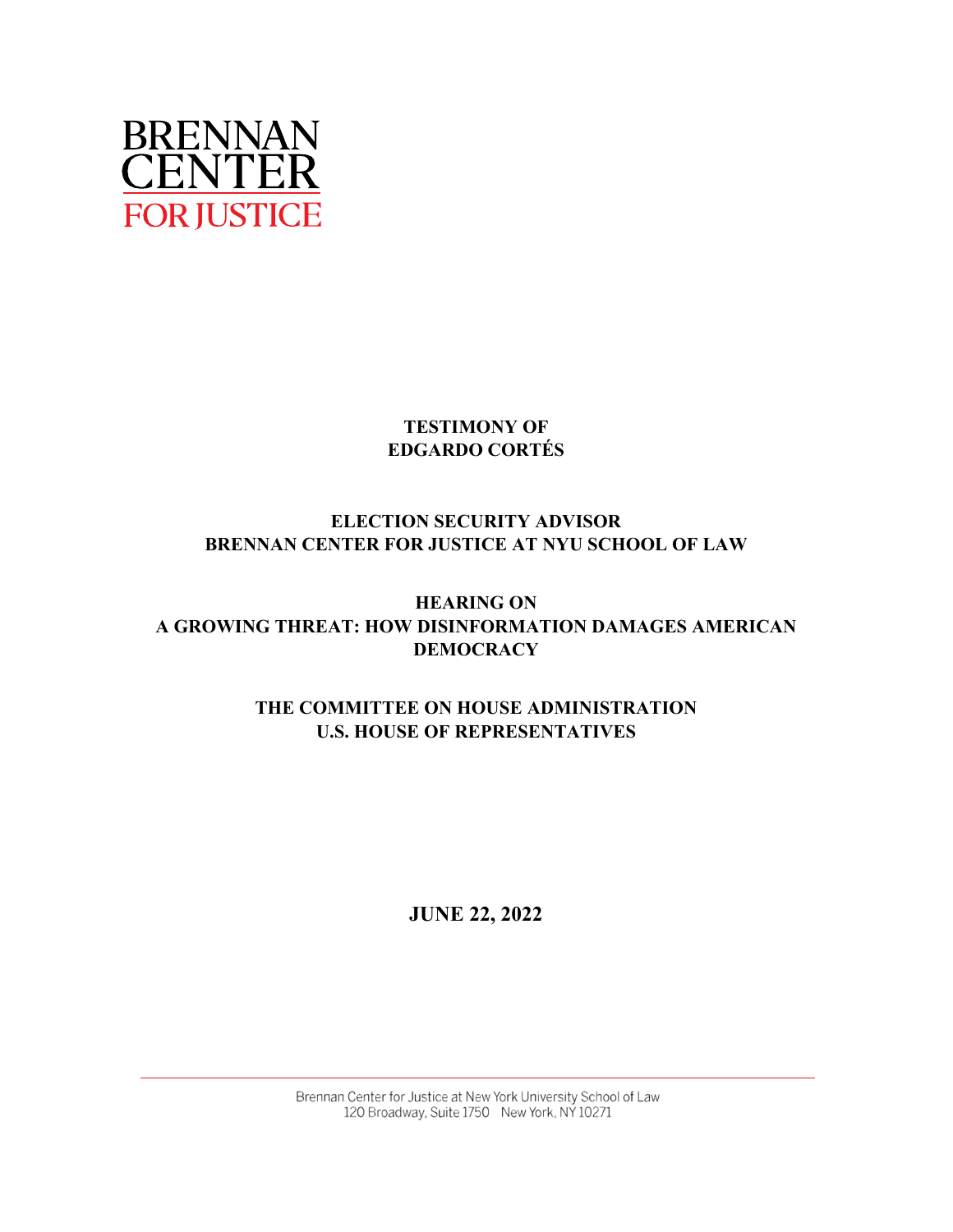Chair Butterfield, Ranking Member Steil, and members of the Committee:

Thank you for the opportunity to speak with you today. My name is Edgardo Cortés, and I am an Election Security Advisor for the Brennan Center for Justice.<sup>1</sup> The Brennan Center for Justice is a nonpartisan law and policy institute that focuses on democracy and justice. The Brennan Center's Elections and Government team has been focused on improving election administration and expanding the right to vote for many years.

Prior to working with the Brennan Center, I served as the Commissioner of Elections in Virginia. During my time as Virginia's Chief Election Official, I also served as the Chairman of the Election Assistance Commission Standards Board and was deeply involved in the establishment of the Government Coordinating Council. During my 20-year career in campaigns and elections, I've had the opportunity to also hold positions administering elections at the local level in Fairfax County, Virginia and to work as an early staffer for the U.S. Election Assistance Commission. I have had the privilege of speaking before your colleagues in the House of Representatives on several occasions in various capacities – but always to provide expertise on how the federal government can do more to ensure the security and integrity of our elections and provide sufficient resources to state and local election officials.

I plan to focus on three main points in my testimony today:

- (1) Election disinformation has made the job of election workers more difficult and more dangerous;
- (2) the broader impacts of election disinformation threaten the stability and resiliency of future elections; and
- (3) federal leaders must do more to address the harms of election disinformation.

#### **I. Election disinformation has made the job of election workers more difficult and more dangerous.**

Election officials across the country broadly agree that lies about the election process have had a significant impact on their ability to do their jobs. In a nationwide survey of local election officials that the Brennan Center commissioned earlier this year, 44 percent of officials responded that social media — which nearly every official said was in part responsible for spreading false information — has made their job "a lot" more difficult.<sup>2</sup> Nearly two thirds of officials said that the spread of false information about elections has made their job as an election official more dangerous.3

These lies about how elections are run have become so pervasive that election workers must now spend an increasingly large share of their time simply addressing false information, even as they

<sup>&</sup>lt;sup>1</sup> This testimony does not purport to convey the views, if any, of the New York University School of Law. Brennan Center for Justice, *Local Election Officials Survey (March 2022)*, 11, 2022,

https://www.brennancenter.org/our-work/research-reports/local-election-officials-survey-march-2022. Brennan Center, *Local Election Officials Survey*, 12.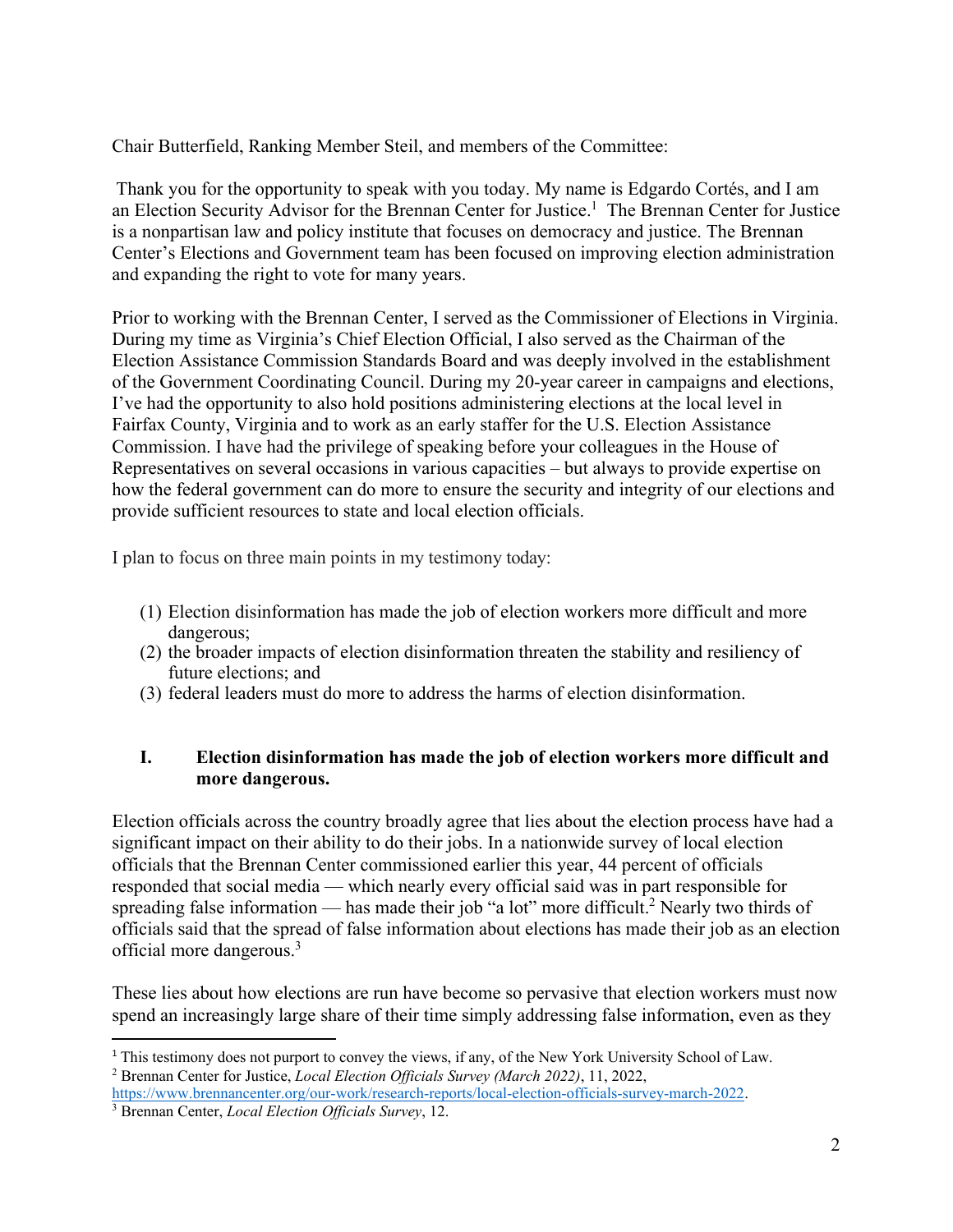simultaneously prepare to run elections this year. Local election officials have reported a rapid increase in the volume of public inquiries since the 2020 election, straining staff time as they spend up to 15 to 20 minutes debunking claims that the election was stolen with each individual caller.<sup>4</sup> Election officials are also responding to a flood of public records requests from groups or individuals that have bought into conspiracy theories surrounding the 2020 election and are convinced there is a smoking gun that will prove them right despite all evidence to the contrary.<sup>5</sup> Not only has the burden increased for election officials, disinformation has demoralized their staff as they endure an endless barrage of lies about their work from activists, political leaders, and members of their own community.

More worryingly, disinformation has fueled a wave of threats, harassment, and intimidation directed toward election workers. In the Brennan Center's survey, one in six election officials said that they have experienced threats because of their job, and 77 percent said that they feel these threats have increased in recent years.<sup>6</sup> More than one in four election officials are concerned about being assaulted on the job, and over half are concerned about the safety of their colleagues.7

The compounding challenges and concerns caused by election disinformation are making it more difficult for election offices to find the help they need. Nearly a third of election officials surveyed knew one or more election workers who have left at least in part because of fear for their safety,<sup>8</sup> to say nothing of workers who have left out of sheer exhaustion from having their profession so undermined. In the long term, 60 percent of officials are concerned that threats, harassment, and intimidation will make it difficult to retain and recruit election workers.<sup>9</sup>

And many election officials themselves are leaving the profession. Although election officials broadly find enjoyment in their jobs and are proud of the service they perform for their community, nearly 20 percent of officials surveyed plan to leave their positions before the 2024 election.<sup>10</sup> For these officials, the number one reason cited for leaving was political leaders' attacks on a system they know is fair and honest.<sup>11</sup>

As these officials depart, they are taking years or even decades of expertise and experience with them, leaving behind a dearth of knowledge on how to best secure elections and serve voters. This includes one long-time Nevada county clerk who announced that she was retiring following a relentless push by political activists and her county commission to abandon the use of voting machines that were the subject of conspiracy theories and adopt a ballot hand-counting process

<sup>4</sup> Brennan Center for Justice and Bipartisan Policy Center, *Election Officials Under Attack*, 2021, 10, https://www.brennancenter.org/our-work/policy-solutions/election-officials-under-attack. 5

<sup>&</sup>lt;sup>5</sup> Jane C. Timm, "Amateur Fraud Hunters Bury Election Officials in Public Records Requests," NBC News, February 12, 2022, https://www.nbcnews.com/politics/elections/amateur-fraud-hunters-bury-election-officialspublic-records-requests-rcna15432.

Brennan Center, *Local Election Officials Survey*, 6, 5*.*

<sup>7</sup> Brennan Center, *Local Election Officials Survey*, 5*.*

<sup>8</sup> Brennan Center, *Local Election Officials Survey*, 19*.*

<sup>9</sup> Brennan Center, *Local Election Officials Survey*, 19*.*

<sup>10</sup> Brennan Center, *Local Election Officials Survey*, 18*.*

<sup>11</sup> Brennan Center, *Local Election Officials Survey*, 18*.*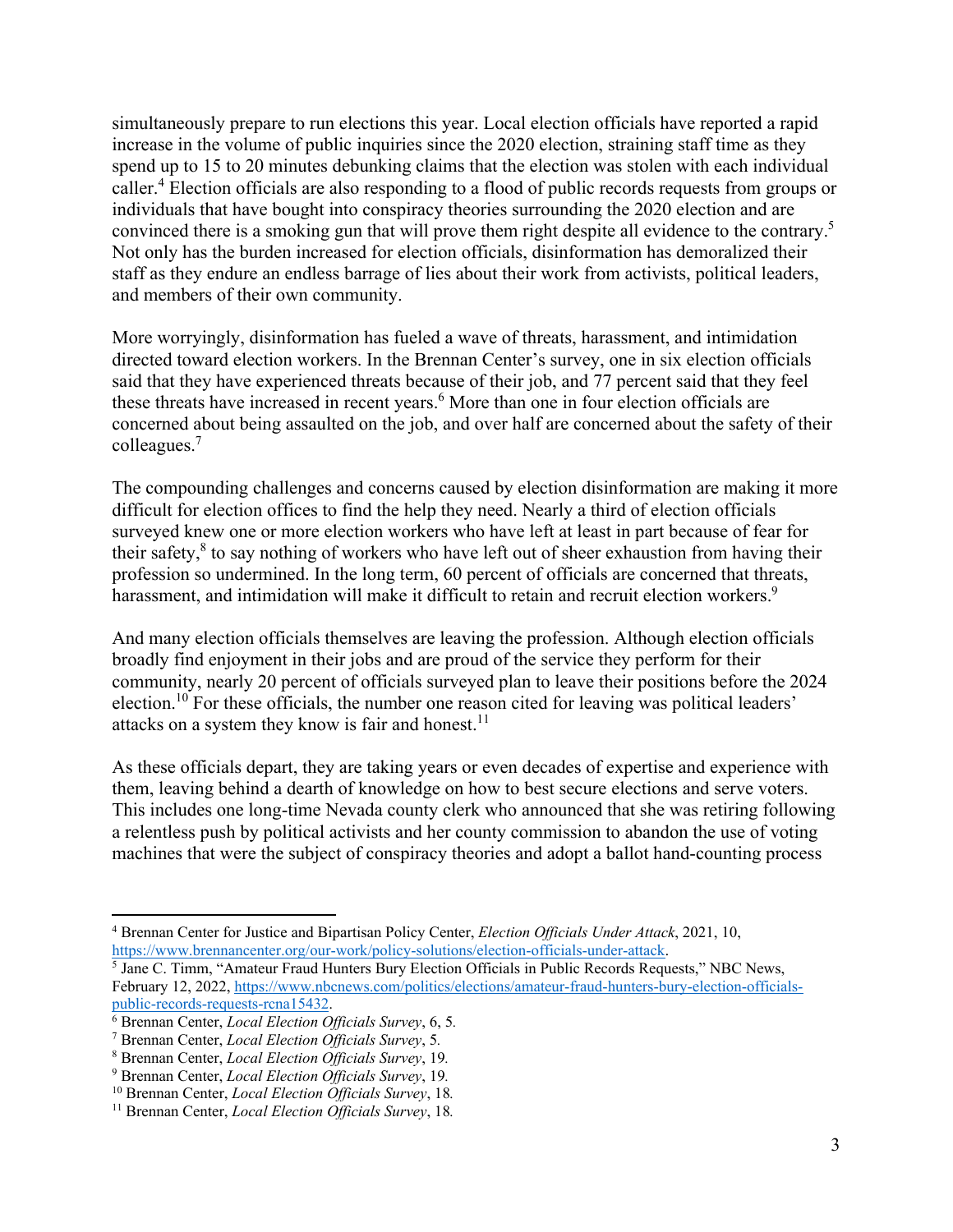that the clerk knew was impractical and likely to lead to error.<sup>12</sup> In sharing her decision, she explained, "after 20 years, I truly do not want to fight this fight."<sup>13</sup>

These departures also raise serious concerns about who will replace them. In the face of disinformation, harassment, and exhaustion, it may be that the people most likely to want to fill election administration positions are those who have been activated by election conspiracies and who would abuse their positions for partisan gain. The Brennan Center survey found that more than half of local election officials are concerned that some of their incoming colleagues might believe that widespread fraud occurred in 2020.<sup>14</sup>

#### **II. The broader impacts of election disinformation threaten the stability and resiliency of future elections.**

While the substance of election disinformation is largely focused on what happened in the last election, the problems caused by this disinformation have serious implications for future election administration. And although election workers have been among the most affected, the consequences of making their jobs more difficult and dangerous will not be limited to the workers themselves. Voters, and ultimately our democracy itself, will be left bearing the burden.

Election administration has become increasingly complex over the past two decades, as voting options have expanded, elections have become more dependent on technology, and external threats have risen. Today's election administrators must be an expert across a range of issues, including logistics, cybersecurity, customer service, public relations, and election law. All of this demands a higher level of institutional knowledge than ever before.

As experienced professionals depart election offices across the country, we are likely to see both more mistakes and less capacity to respond to those mistakes. Elections are a massive logistical undertaking, requiring the coordination of tens of thousands of workers maintaining equipment and assisting voters across more than  $100,000$  polling places nationwide.<sup>15</sup> Any error has the potential to compound on election day, creating long lines or other hurdles to voters being able to cast a ballot and have their vote accurately counted. While election officials have developed practices and procedures to minimize these errors and quickly recover when things go wrong,<sup>16</sup> the vulnerabilities magnify when there are fewer people available with the institutional knowledge necessary to implement these procedures.

Worse still, some of these new workers may be actively determined to undermine the integrity of our election system.

<sup>&</sup>lt;sup>12</sup> Sean Golonka, "Esmeralda Joins Nye in Seeking All-Paper Voting, Hand-Counting; Changes Spur Nye Clerk's Retirement," The Nevada Independent, April 20, 2022, https://thenevadaindependent.com/article/esmeralda-is-<br>latest-rural-county-to-try-ditching-electronic-voting-machines-move-to-hand-counting.

<sup>&</sup>lt;sup>13</sup> Golonka, "Esmeralda Joins Nye in Seeking All-Paper Voting, Hand-Counting" <sup>14</sup> Brennan Center, *Local Election Officials Survey*, 14.

<sup>&</sup>lt;sup>15</sup> U.S. Election Assistance Commission, 2020 Election Administration and Voting Survey, 2021, 20,

<sup>19,</sup>https://www.eac.gov/sites/default/files/document\_library/files/2020\_EAVS\_Report\_Final\_508c.pdf 16 Edgardo Cortés et al., *Preparing for Cyberattacks and Technical Failures: A Guide for Election Officials*, Brennan Center for Justice, 2019, https://www.brennancenter.org/our-work/policy-solutions/preparing-cyberattacksand-technical-failures-guide-election-officials.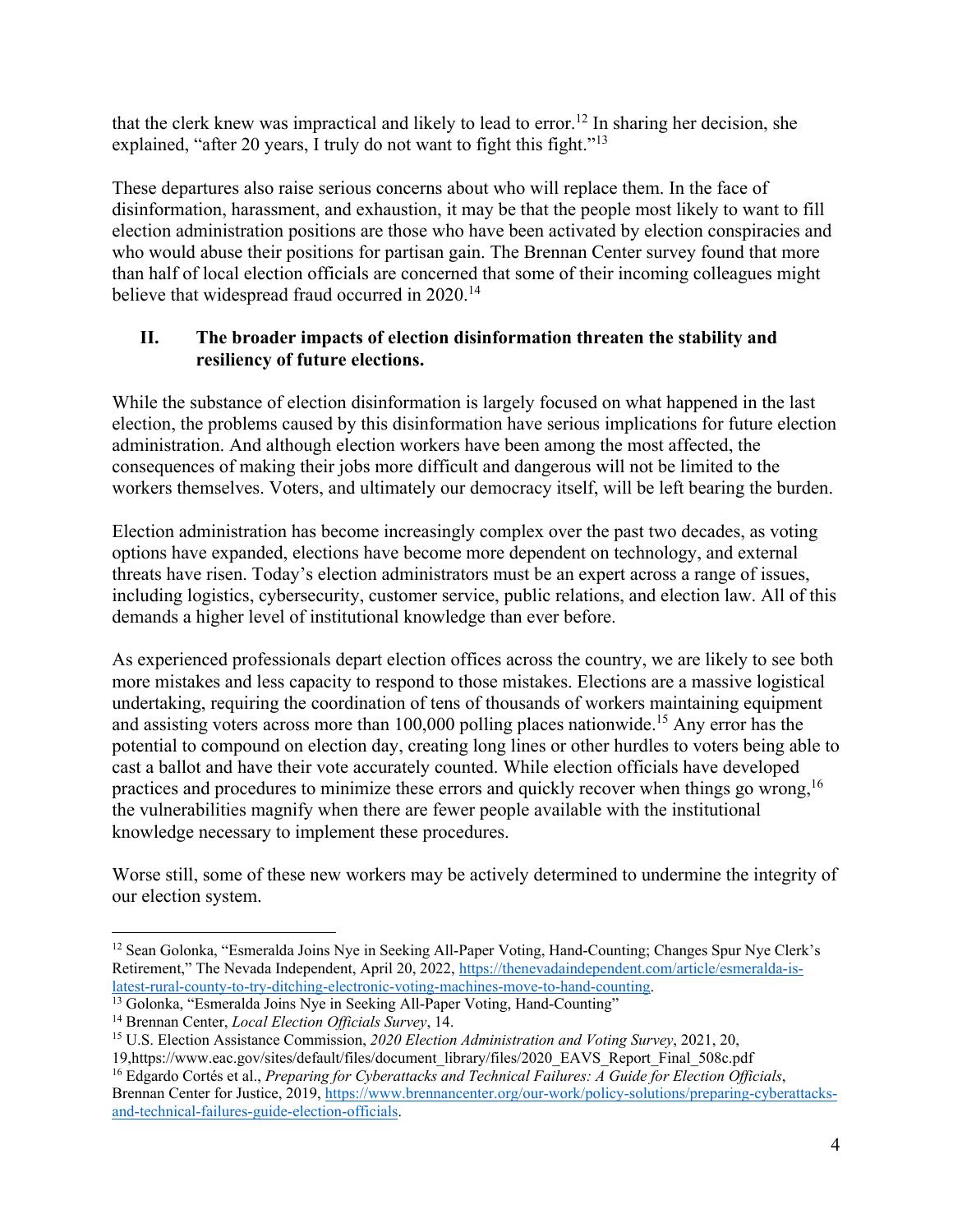We are already getting a glimpse of what could happen if election offices and polling places are filled with people who are sympathetic to election conspiracies. Since the 2020 election, there have been at least 17 reported incidents where supporters of the Big Lie have gained or attempted to gain access to voting equipment to find evidence of false election claims.<sup>17</sup> These incidents were often in coordination with, or at the behest of, some of the most prominent purveyors of election disinformation. This includes two Colorado clerks who shared election system data with activists backed by Mike Lindell,<sup>18</sup> a Michigan state representative who signed onto a lawsuit to overturn 2020 election results pushing local clerks in her district to allow access to voting systems,<sup>19</sup> and a county party official in North Carolina who threatened an elections director with loss of pay if the director did not offer voting system access to an activist who had pushed false claims of fraud to state and local election officials across the country.<sup>20</sup>

In addition to the difficulties of dealing with these insider threats, election disinformation is being used as a pretext for passing anti-voter legislation in many states. Much of this legislation not only seeks to reduce access for voters, especially voters of color and those with disabilities, but also facilitates future efforts at election sabotage. My colleague Wendy Weiser testified about this issue in depth before the January  $6<sup>th</sup>$  Committee and her testimony is attached for reference. The Brennan Center's analysis<sup>21</sup> found that the overwhelming majority of restrictive voting and election subversion bills introduced in 2021 were related to conspiracy theories related to the 2020 election. Efforts to change who is responsible for certifying elections makes it easier for partisan actors to undermine the will of the people in future elections to achieve a desired outcome regardless of the actual votes cast.

#### **III. Federal leaders must do more to address the harms of election disinformation.**

In the Brennan Center's survey, nearly 80 percent of local election officials said that the federal government is either doing nothing to support them or taking some steps but not enough.<sup>22</sup> Congress, federal agencies, and all political leaders must do more to address the harms of election disinformation and support the election workers who have borne the brunt of the impact. Specifically, federal leaders must emphasize accurate information about elections, provide greater protections for election workers, and direct more funding and resources to help election offices address internal and external threats.

<sup>&</sup>lt;sup>17</sup> Nathan Layne and Peter Eisler, "Exclusive: Michigan Widens Probe into Voting System Breaches by Trump Allies," Reuters, June 7, 2022, https://www.reuters.com/world/us/exclusive-michigan-widens-probe-into-voting-<br>system-breaches-by-trump-allies-2022-06-06/.

 $\frac{18}{18}$  Alexandra Ulmer and Nathan Layne, "Trump Allies Breach U.S. Voting Systems in Search of 2020 Fraud<br>'Evidence'," Reuters, April 28, 2022, https://www.reuters.com/investigates/special-report/usa-election-breache <sup>19</sup> Nathan Layne, "Michigan Pro-Trump State Lawmaker Sought Access to Voting Machines," Reuters, May 20, 2022, https://www.reuters.com/world/us/michigan-pro-trump-state-lawmaker-sought-access-voting-machines-2022-

<sup>&</sup>lt;sup>20</sup> Nathan Layne, "Exclusive: Local Election Chief Threatened by Republican Leader Seeking Illegal Access to Voting Equipment," Reuters, April 25, 2022, https://www.reuters.com/world/us/exclusive-local-election-chiefthreatened-by-republican-leader-seeking-illegal-2022-04-23/.<br><sup>21</sup> Andrew Garber, "Election Denial Rhetoric from Sponsors of State Voter Suppression Legislation," Brennan

Center for Justice, April 13, 2022, https://www.brennancenter.org/our-work/research-reports/election-denial-

rhetoric-sponsors-state-voter-suppression-legislation. 22 Brennan Center, *Local Election Officials Survey*, 22.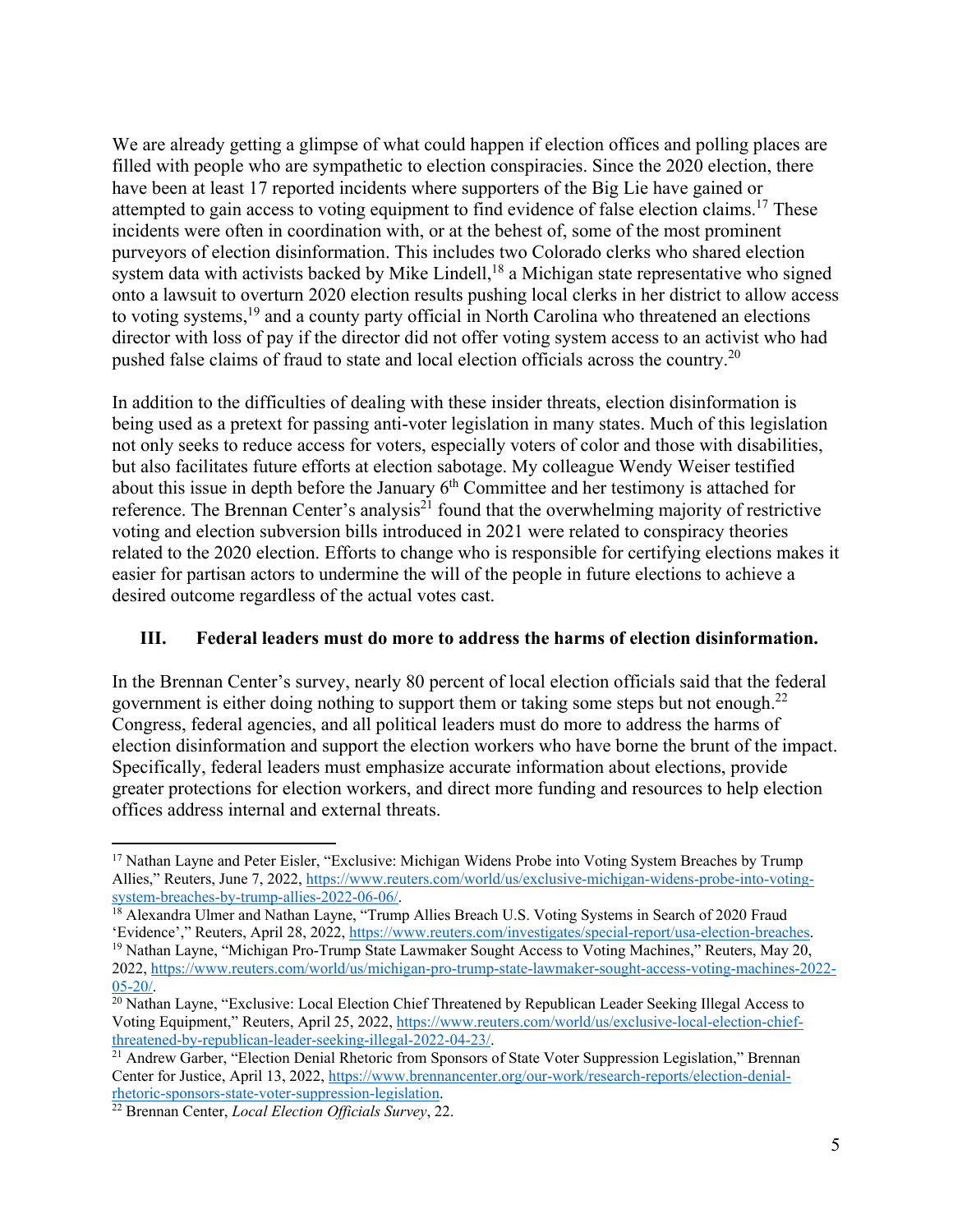## *A. Political leaders from both parties must emphasize accurate information.*

One of the most important things that every political leader can do — Republican and Democrat alike — is build trust in our democracy by promoting accurate information about our election system from trusted sources. Especially important is elevating the voice of election officials, who have first-hand knowledge of the many safeguards in place to ensure the accuracy, security, and integrity of every election.

Members of the public often take their cues from political leaders. They need to hear that the election system can be trusted and see their representatives standing behind the workers who do the job of securing the right to vote.

#### *B. Congress must provide greater protections for election workers.*

Congress can take steps now that will help protect election workers from threats of violence and give comfort to these workers who fear for the safety of themselves, their colleagues, and their families. Specifically, Congress should

- Authorize grants that can be used for physical safety precautions, including prevention and de-escalation training, personal information protection, and security upgrades to offices and homes;
- Fund CISA to develop and conduct online safety training;
- Strengthen federal laws that make it a crime to intimidate voters in a federal election, as well as those who are assisting voters in exercising their rights, to make clear that it is a crime to intimidate election workers who are carrying out the vote tabulation, statutory audits or recounts, or vote certification;
- Prohibit individuals from revealing personal identifying information of election workers and election vendors with the intent to threaten or intimidate them; and
- Provide grant funding to allow states to set up or expand address current confidentiality programs to cover election workers.<sup>23</sup>

## *C. Congress and federal agencies must provide more resources for physical and cybersecurity.*

Finally, Congress must provide more funding to help state and local election officials protect the safety of their staff and strengthen election infrastructure against insider threats from workers who have bought into election conspiracies. The Brennan Center estimates that basic physical and cybersecurity measures — including bulletproof barriers, camera surveillance, access and alarm systems, and personal information protection services — could cost over \$300 million

<sup>&</sup>lt;sup>23</sup> Gowri Ramachandran, "How Congress Can Help Protect Election Workers," Brennan Center for Justice, March 25, 2022, https://www.brennancenter.org/our-work/research-reports/how-congress-can-help-protect-electionworkers.